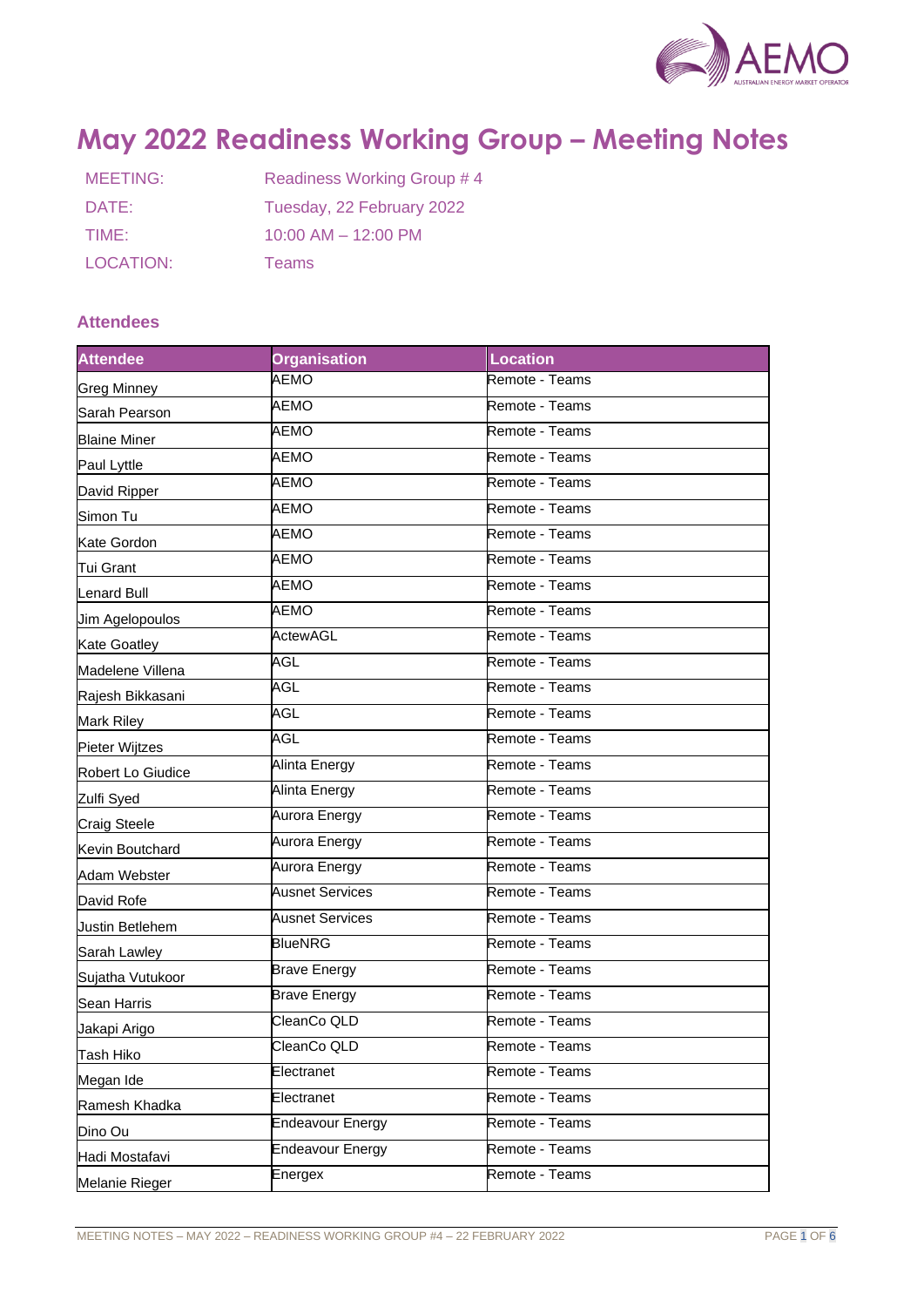

| <b>Attendee</b>          | <b>Organisation</b>         | <b>Location</b> |
|--------------------------|-----------------------------|-----------------|
| Lana Simpson             | Energex                     | Remote - Teams  |
| Sean Martin              | Energex                     | Remote - Teams  |
| Zahara Magriplis         | Energex                     | Remote - Teams  |
| Peter Borash             | EnergyAustralia             | Remote - Teams  |
| Paul Francis             | EnergyAustralia             | Remote - Teams  |
| <b>Cindy Matthews</b>    | <b>Energy Queensland</b>    | Remote - Teams  |
| <b>Mathew Tanzer</b>     | <b>Energy Queensland</b>    | Remote - Teams  |
| Andrew Lenga             | <b>ENGIE</b>                | Remote - Teams  |
| Ingrid Farah             | Ergon Energy                | Remote - Teams  |
| Jodee Pierce             | <b>Essential Energy</b>     | Remote - Teams  |
| <b>Ben Donnelly</b>      | <b>Essential Energy</b>     | Remote - Teams  |
| <b>Fiona Ninness</b>     | <b>Essential Energy</b>     | Remote - Teams  |
| Ravi Thota               | <b>Essential Energy</b>     | Remote - Teams  |
| Alison Davidson          | <b>Essential Energy</b>     | Remote - Teams  |
| <b>Jeff Roberts</b>      | Evoenergy                   | Remote - Teams  |
| <b>Anthony Croce</b>     | Infigen Energy              | Remote - Teams  |
| Warren Van Wyk           | Intellihub                  | Remote - Teams  |
| Carla Adolfo             | Intellihub                  | Remote - Teams  |
| <b>Rob McNeur</b>        | Intellihub                  | Remote - Teams  |
| Brian von Oven           | Intellihub                  | Remote - Teams  |
| David Murphy             | Jemena                      | Remote - Teams  |
| Joseph Lyttleton         | Jemena                      | Remote - Teams  |
| <b>Matthew Mullen</b>    | Jemena                      | Remote - Teams  |
| David Le Page            | Jemena                      | Remote - Teams  |
| Mac Leung                | Jemena                      | Remote - Teams  |
| Michelle Kelman          | Mondo                       | Remote - Teams  |
| <b>Richard Metherell</b> | Mondo                       | Remote - Teams  |
| <b>Andrew Mair</b>       | <b>Next Business Energy</b> | Remote - Teams  |
| Greg McLeod              | <b>Origin Energy</b>        | Remote - Teams  |
| <b>Fergus Stuart</b>     | Origin Energy               | Remote - Teams  |
| Yvonne Tuckett           | Origin Energy               | Remote - Teams  |
| Linda Brackenbury        | PLUS ES                     | Remote - Teams  |
| <b>Helen Vassos</b>      | PLUS <sub>ES</sub>          | Remote - Teams  |
| <b>Brendan James</b>     | <b>PLUS ES</b>              | Remote - Teams  |
| Inger Wills              | Powercor                    | Remote - Teams  |
| Karel Mallinson          | Powerlink                   | Remote - Teams  |
| Dean Knight              | Powerlink                   | Remote - Teams  |
| Nick Gustafsson          | <b>Red Energy</b>           | Remote - Teams  |
| Christophe Bechia        | <b>Red Energy</b>           | Remote - Teams  |
| Mark Reid                | <b>Red Energy</b>           | Remote - Teams  |
| David Woods              | <b>SA Power Networks</b>    | Remote - Teams  |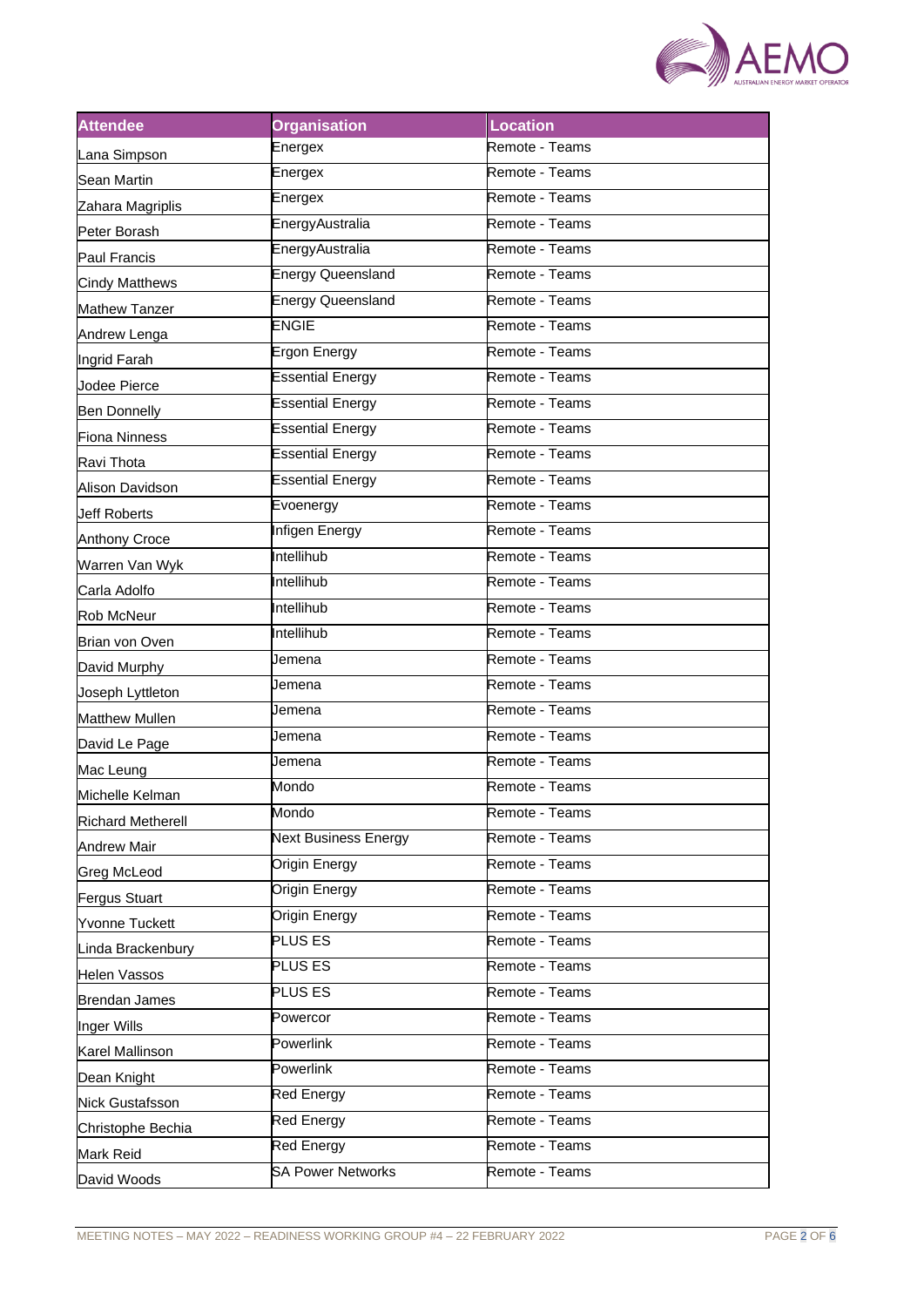

| <b>Attendee</b>            | <b>Organisation</b>    | <b>Location</b> |
|----------------------------|------------------------|-----------------|
| George Raybould            | SA Water               | Remote - Teams  |
| Andrew Jackson             | SA Water               | Remote - Teams  |
| Robert Larkin              | SA Water               | Remote - Teams  |
| <b>Matthew Giampiccolo</b> | Simply Energy          | Remote - Teams  |
| Michelle Mannion           | <b>Sparq Solutions</b> | Remote - Teams  |
| Sudeshna Nanda             | Stanwell               | Remote - Teams  |
| Angela Sheehy              | Stanwell               | Remote - Teams  |
| Justin King                | Stanwell               | Remote - Teams  |
| Sue Richardson             | Tally Group            | Remote - Teams  |
| Simeon Dravitzki           | Tango Energy           | Remote - Teams  |
| Adrian Honey               | TasNetworks            | Remote - Teams  |
| Santina LoGrasso           | Telstra Energy         | Remote - Teams  |
| Vishnu Vijayan             | Telstra Energy         | Remote - Teams  |
| Wilmund Foong              | United Energy          | Remote - Teams  |
| Paul Greenwood             | Vector Metering        | Remote - Teams  |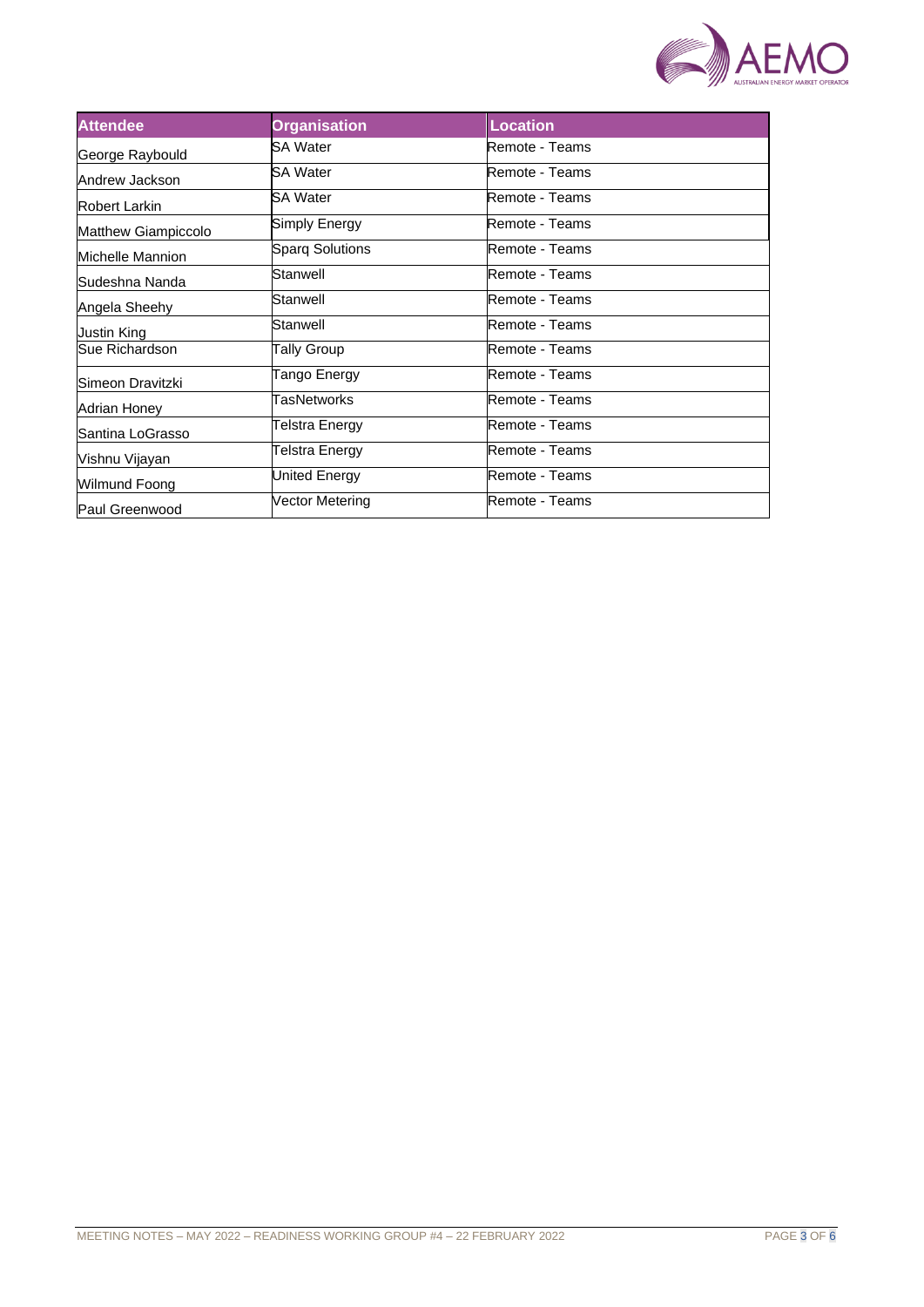

## **1. Welcome and Agenda – G. Minney** (slides 1-4)

AEMO noted that participants should be aware of AEMO's Competition Law Protocol when commenting within the meeting, and that the meeting was being recorded for the purposes of preparing meeting notes. The agenda was outlined as set out on slide 4. No questions raised.

## **2. Actions - G. Minney** (slides 5-6)

The actions from the previous meeting were reviewed as set out on slide 6. The final date for validation of participant schema aseXML preference settings was discussed and the below action was taken.

# **Action 4.2.1: AEMO to clarify the date (either 18 April or 25 April) by which participants will be requested to validate their aseXML schema preference settings in the Industry Go-live Plan.**

#### **3. May Program Update – G. Minney** (slides 7-11)

AEMO provided an update of the program delivery for May 2022 as set out on slides 8-11. No questions raised.

#### **4. MSDR & MCPI update– B. Miner** (slides 12-15)

AEMO provided an overview of the recently held MSDR FG #2 meeting, as set out on slide 13.

AEMO is currently considering whether certain 'transitional' validations, associated to the population of the Shared Isolation Point Flag (SIPF) values in the CR5xxx transactions, could be relaxed to support Industry objectives. Feedback is being sought from the industry via the MSDR FG on AEMO's proposed approach for the population and maintenance of the SIPF field during the 12mth compliance window (as this action forms part of the MSDR FG, this action is not being captured as part of the RWG).

## **5. Industry Test Focus Group update – T. Grant** (slides 16-19)

AEMO provided an update on discussions and outcomes of the third meeting of the May 2022 Industry Test Focus Group, as set out in slides 17-19. Stanwell queried whether wholesale tables in Pre-Prod would be receiving an update, and AEMO confirmed that this activity had been completed. It was also confirmed that participants who wish to register for Practitest usage during the Market Trial / Industry test period should forward email addresses to be registered to GSMSDR@aemo.com.au.

#### **6. May Release (GS and MCPI) Industry Go-Live– G. Minney and P. Lyttle** (slides 20-25)

AEMO provided a timeline, approaches and next steps for the May Release Industry Go-live, as set out on slides 21-25. AEMO confirmed that the GLOPOOL update will take commence on 2 May to be effective for 1 May as MSATS transactions are applied post-dated. AEMO further confirmed that the FRMP will only change for participants who are local retailers for a profile area. AEMO also shared a fact sheet on NMI creation following Global Settlement rule commencement. It was confirmed that AEMO will not be processing dormant fields introduced in the r42 schema in MSATS until 7 November, when they become effective.

# **Action 4.6.1: AEMO requested to supply GS NMI Creation fact sheet shared during RWG to RWG distribution list. Action completed day of meeting.**

#### **7. UFE Focus Group Update – G. Minney** (slides 26-28)

AEMO provided the agenda for the upcoming UFE FG #4, scheduled for 25<sup>th</sup> February, as set out on slide 27, and discussed the status of Global Settlement data updates as set out on slide 28. Origin queried the impact of the 189 incorrect RTC codes current for COMMS1, COMMS2 and COMMS3 on UFE. AEMO confirmed that while it is expected that the majority of these meters are sending 5-minute data despite the incorrect RTC,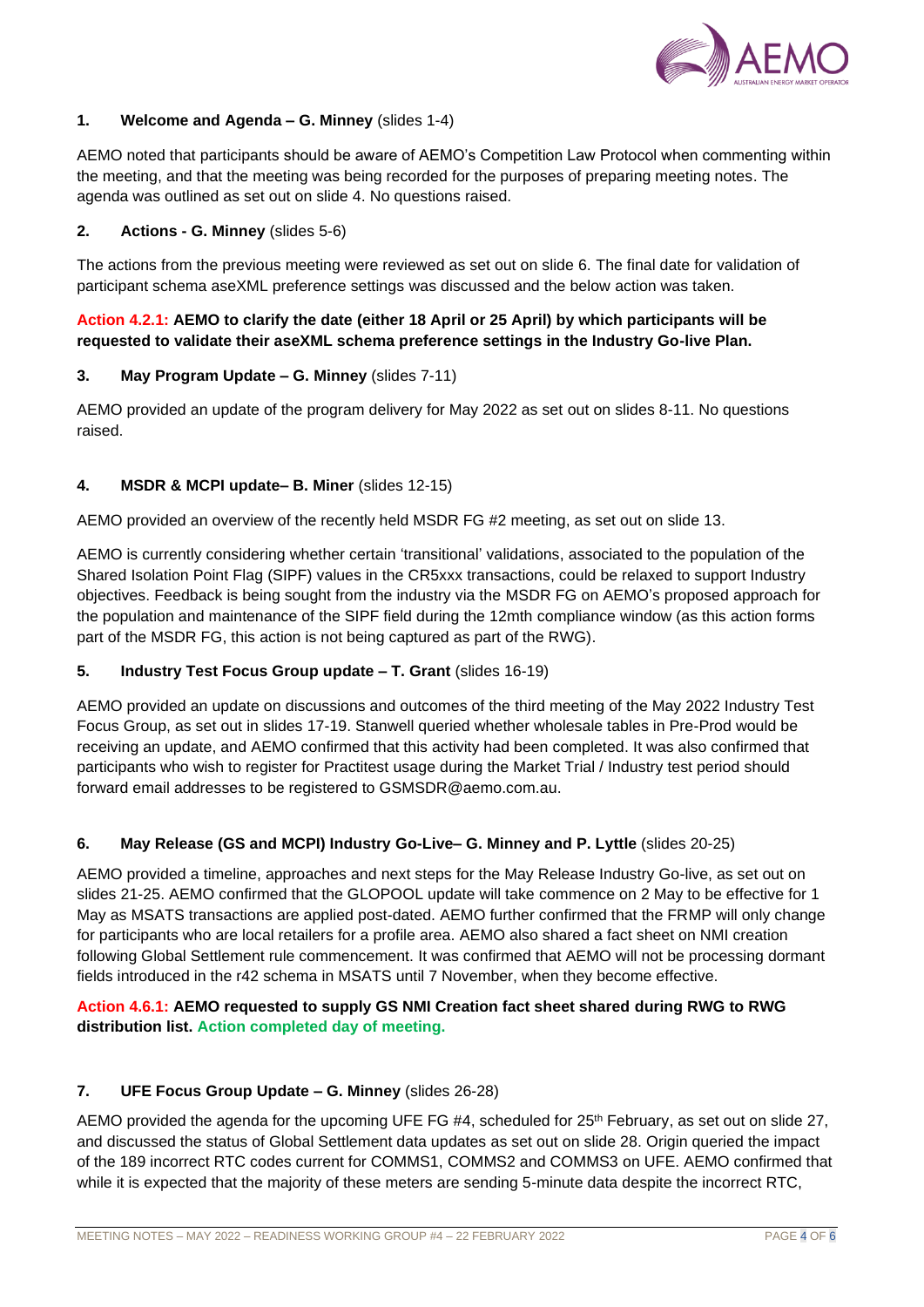

there may be some meters still sending in 15-minute or 30-minute granularity. These would be subject to 5 minute load profiling for settlement. AEMO believes the impact from these meters on UFE would be minimal and confined to allocation between 5 minute periods not overall levels

# **8. Industry Risks and Issues – G. Minney** (slide 29 - 34)

AEMO provided information on the assessment outcome of the risks raised for review in RWG #3, and an update on previously raised risks and issues, as set out in slides 31-33. Energex raised that in its view, risk R10 had been assessed as insufficiently severe.

# **Action 4.8.1: Trend legend for risks to be adjusted to reflecting improving or worsening. Action completed day of meeting.**

# **Action 4.8.2: AEMO to review assessment of risk R10.**

# **9. Forward Plan and other business – G. Minney** (slides 35-39)

AEMO provided an update on the forward plan for Readiness Working Group sessions, along with indicative topic schedule for the RWG and focus groups, as set out on slides 36-37. An update on upcoming meetings was also provided, as set out on slide 39. In other business, as set out on slide 38, AEMO requested that industry provide updated tranche 2 metering rollout plans, with arrangements for confidentiality to be outlined at the participant's discretion, to [GSMSDR@aemo.com.au.](mailto:GSMSDR@aemo.com.au) This request is in order to provide visibility to AEMO (and the industry where permission is given to AEMO to share plans) on progress for tranche 2 meters.

**Action 4.9.1: Participants requested to provide updated tranche 2 metering rollout plans where applicable to [GSMSDR@aemo.com.au,](mailto:GSMSDR@aemo.com.au) and to specify whether provided plans are to remain confidential to AEMO or are able to be shared to industry.**

**Action 4.9.2: AEMO to circulate updated tranche 2 metering rollout plans where permission is given to do so.**

**10. Questions – G. Minney** (slide 40)

No questions.

**Meeting Close G. Minney**